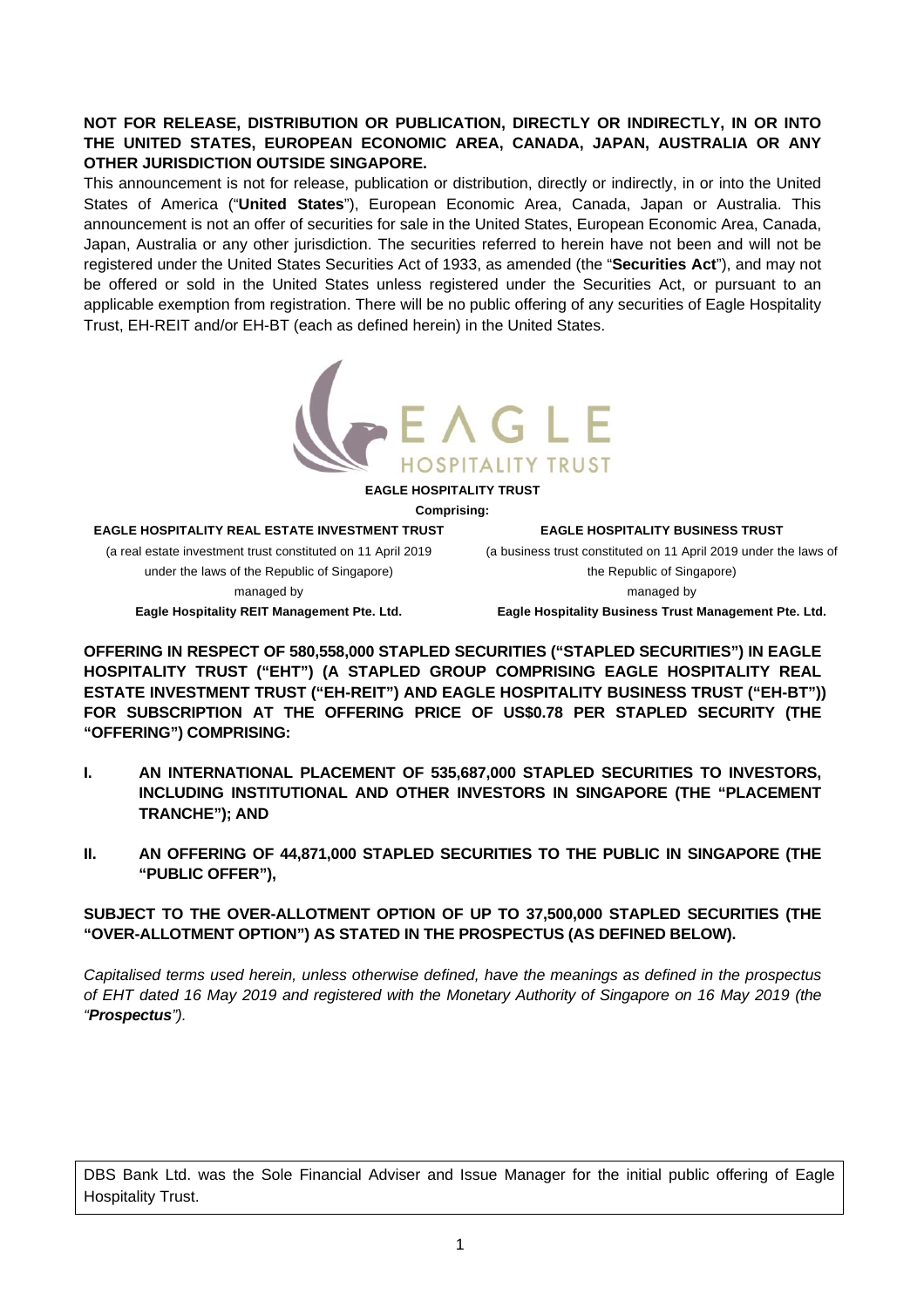# **RULES 232 AND 240 OF THE LISTING MANUAL**

Pursuant to Rules 232 and 240 of the Listing Manual of the SGX-ST, and to the best of the knowledge and belief of the Joint Bookrunners and Underwriters after having taken all reasonable steps and making all reasonable enquiries, the following persons have been allocated the following number of Stapled Securities:

| <b>Name</b><br><b>Stapled</b><br>of<br>Securityholder                                            | <b>Relationship</b>                                                                                                 | <b>Number of</b><br><b>Stapled</b><br><b>Securities</b><br>allocated | <b>Circumstances giving rise</b><br>to the interest |
|--------------------------------------------------------------------------------------------------|---------------------------------------------------------------------------------------------------------------------|----------------------------------------------------------------------|-----------------------------------------------------|
| <b>Claydon Hill Investments</b><br>$Ltd^{(1)}$                                                   | <b>Substantial Stapled</b><br>Securityholder                                                                        | 141,440,000                                                          | Allocated under the<br><b>Placement Tranche</b>     |
| <b>Compass Cove Assets</b><br>Limited $^{(2)}$                                                   | <b>Substantial Stapled</b><br>Securityholder                                                                        | 120,000,000                                                          | Allocated under the<br><b>Placement Tranche</b>     |
| <b>Bounty Green Assets</b><br>$Ltd^{(3)}$                                                        | Associate of a<br><b>Substantial Stapled</b><br>Securityholder                                                      | 28,300,000                                                           | Allocated under the<br><b>Placement Tranche</b>     |
| Qian Jianrong                                                                                    | <b>Substantial Stapled</b><br>Securityholder <sup>(4)</sup>                                                         | 32,050,000                                                           | Allocated under the<br><b>Placement Tranche</b>     |
| <b>Wealthy Fountain</b><br>Holdings Inc <sup>(5)</sup>                                           | <b>Substantial Stapled</b><br>Securityholder                                                                        | 38,461,000                                                           | Allocated under the<br><b>Placement Tranche</b>     |
| Tang Gordon @ Tang<br>Yigang @ Tang Gordon<br>and Celine Tang @<br>Chen Huaidan @ Celine<br>Tang | <b>Substantial Stapled</b><br>Securityholder                                                                        | 51,282,000                                                           | Allocated under the<br><b>Placement Tranche</b>     |
| <b>Gold Pot Developments</b><br>Limited                                                          | <b>Substantial Stapled</b><br>Securityholder <sup>(6)</sup>                                                         | 12,820,000                                                           | Allocated under the<br><b>Placement Tranche</b>     |
| DBS Bank Ltd.                                                                                    | Sole Financial Adviser<br>and Issue Manager,<br>Joint Global<br>Coordinator, Joint<br>Bookrunner and<br>Underwriter | 12,640,450                                                           | Underwriting of Public Offer<br>as disclosed above  |
| Merrill Lynch (Singapore)<br>Pte. Ltd.                                                           | Joint Global<br>Coordinator, Joint<br>Bookrunner and<br>Underwriter                                                 | 4,297,753                                                            | Underwriting of Public Offer<br>as disclosed above  |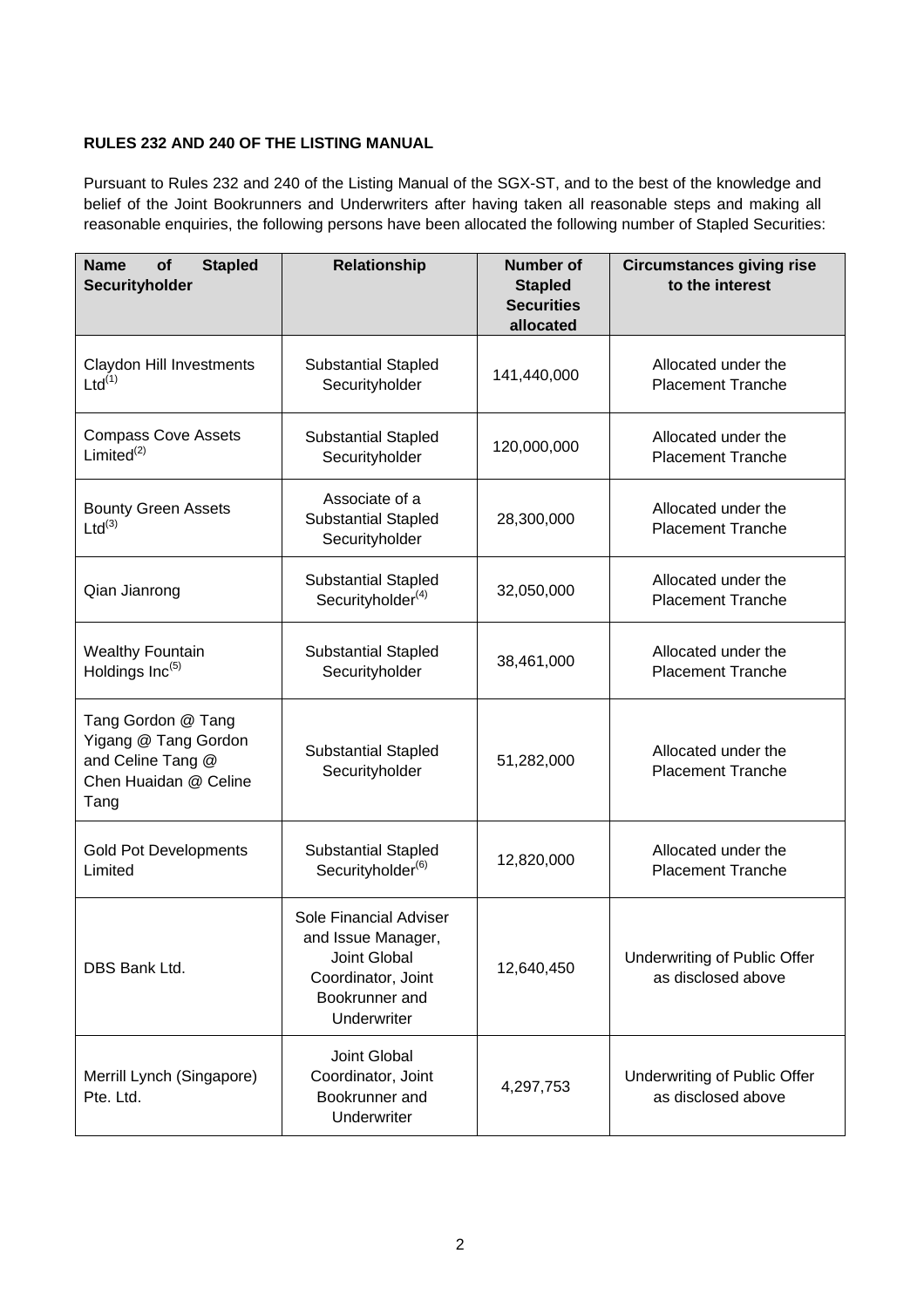| <b>Name</b><br><b>Stapled</b><br>of<br>Securityholder         | <b>Relationship</b>                                                 | Number of<br><b>Stapled</b><br><b>Securities</b><br>allocated | <b>Circumstances giving rise</b><br>to the interest |
|---------------------------------------------------------------|---------------------------------------------------------------------|---------------------------------------------------------------|-----------------------------------------------------|
| UBS AG, Singapore<br><b>Branch</b>                            | Joint Global<br>Coordinator, Joint<br>Bookrunner and<br>Underwriter | 3,033,708                                                     | Underwriting of Public Offer<br>as disclosed above  |
| <b>BNP Paribas, acting</b><br>through its Singapore<br>branch | Joint Global<br>Coordinator, Joint<br>Bookrunner and<br>Underwriter | 1,769,663                                                     | Underwriting of Public Offer<br>as disclosed above  |
| Deutsche Bank AG,<br>Singapore Branch                         | Joint Bookrunner and<br>Underwriter                                 | 1,769,663                                                     | Underwriting of Public Offer<br>as disclosed above  |
| Jefferies Singapore<br>Limited                                | Joint Bookrunner and<br>Underwriter                                 | 1,769,663                                                     | Underwriting of Public Offer<br>as disclosed above  |

#### **Notes:**

- (1) Frank Shih Chi Yuan is the shareholder and ultimate beneficial owner of Claydon Hill Investments Ltd.
- (2) Norbert ShihHau Yuan is the shareholder and ultimate beneficial owner of Compass Cove Assets Limited.
- (3) Jerome Edward Yuan is the shareholder and ultimate beneficial owner of Bounty Green Assets Ltd.
- (4) Substantial Stapled Securityholder through subscription of 44,871,500 Cornerstone Stapled Securities.
- (5) Substantial Stapled Securityholder through aggregation of subscription of 25,641,000 Cornerstone Stapled Securities and the allocation of 38,461,000 Stapled Securities under the Placement Tranche. Wealthy Fountain Holdings Inc is wholly-owned by Tong Jinquan through Shanghai Summit Pte Ltd
- (6) Substantial Stapled Securityholder through aggregation of subscription of 38,461,000 Cornerstone Stapled Securities and 12,820,000 Stapled Securities allocated under the Placement Tranche. Janet Yeo is the sole shareholder of Gold Pot Developments Limited and therefore she has deemed interest of 51,281,000 Stapled Securities by Gold Pot Developments Limited.

Should it subsequently come to the attention of the Joint Bookrunners and Underwriters that there are such other persons specified under Rule 232 and Rule 240 of the Listing Manual of the SGX-ST who have acquired Stapled Securities pursuant to the Offering, an appropriate announcement, through SGXNET, will be made before trading commences at 2.00 p.m..

Issued jointly by

**DBS Bank Ltd. Merrill Lynch (Singapore) Pte. Ltd. UBS AG, Singapore Branch BNP Paribas, acting through its Singapore branch Deutsche Bank AG, Singapore Branch Jefferies Singapore Limited**  (as Joint Bookrunners and Underwriters)